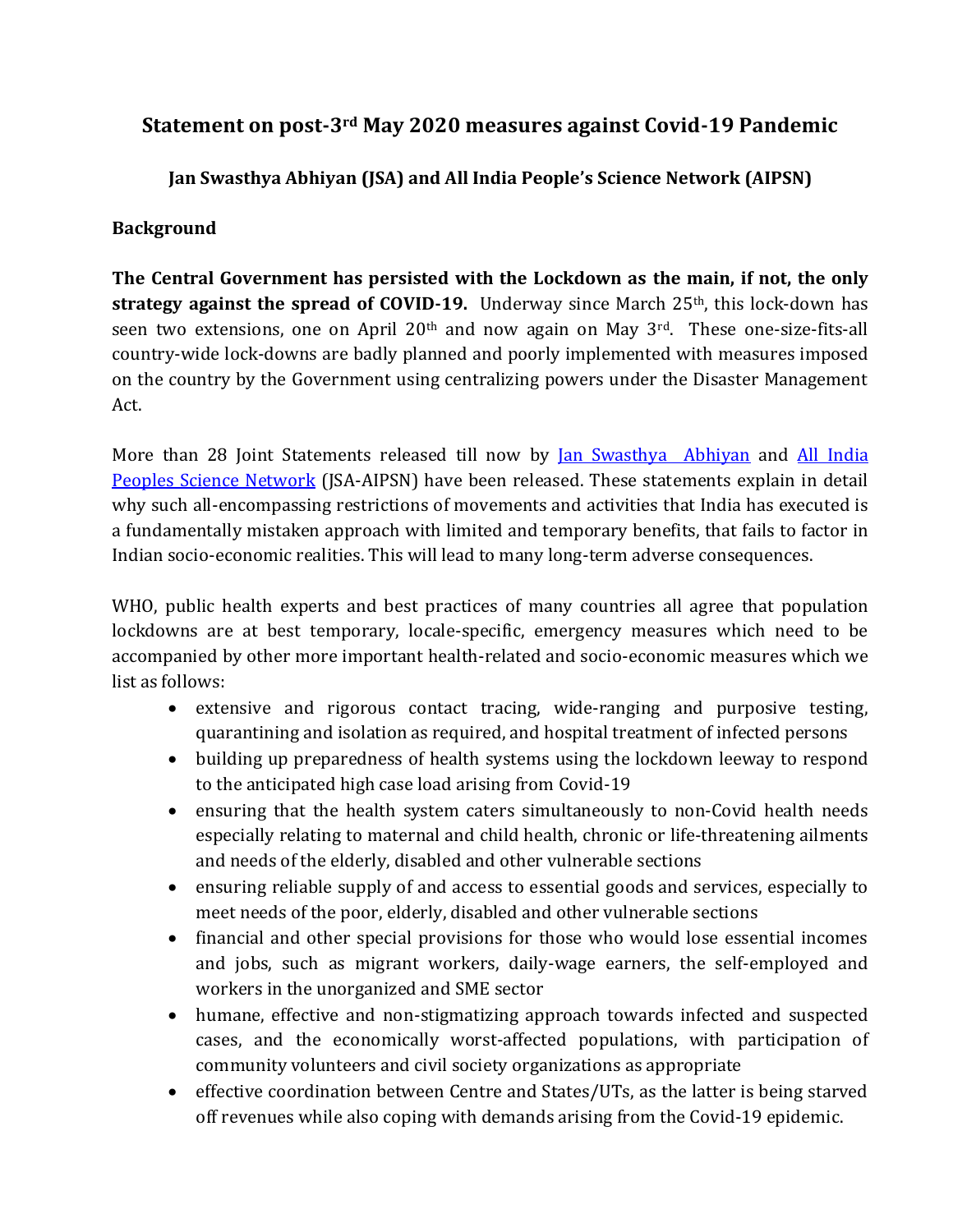However, although the lockdown is being implemented vigorously, none of these parallel measures have been implemented in the required scale and intensity. As a result, the capacity to undertake public health and economic measures to cope with the inevitable increase of infections when the lock down is lifted, are still not in place. The lockdown itself has also been imposed and implemented in a non-transparent manner without the epidemiological evidence required to inform both the classification of areas and the choice of activities to be restricted.

**Current Status:** The Central Government and its departments/agencies including the Ministry of Health and ICMR have been making various often unsubstantiated claims about the success of the lockdown, such as that many more cases would have occurred without it, that the rate of new cases is becoming linear, that no community transmission is taking place, and so on. The reality is that cases are fast rising especially in certain States/Districts, with surprisingly high fatality rates in some. There is substantial uncertainty about the true extent of spread given low testing rates, among the lowest in the world at around 0.4 tests per thousand population compared to the global median of 5.9 tests per thousand. Further, symptomatic cases without contacts have been largely excluded from testing by protocol. Infection is certainly spreading to new areas through what is euphemistically termed "large outbreaks of local transmission" by the government. There are significant numbers of cases without any connection to persons with travel or known contact history. The rates of increase remain significant and accelerating. Whereas it took 10 days to go from 5000 to 15,000 cases it took only 5 to 6 days to go from 25,000 to 35,000 cases.

However, these all-India numbers mask the stark reality that the case load varies widely between States and also within States. At the time of writing the statement, 5 of the total 36 States/UTs have zero cases, 130 districts have been classified as "red zones", 284 districts as non-hotspot "orange zones" and 319 districts in 25 States reporting no new cases in the past 21 days as "green zones". This colour-coding of districts and containment zones is not based on clear, stable and transparent epidemiological criteria, and yet forms the basis for policy recommendations for containment measures.

On top of this, within the red zones even more intensive "containment zones" or hotspots have been identified based on even weaker and more opaque evidence, but where even stricter forms of lockdowns have been imposed.

In light of this situation, the following steps are urged in the coming period:

i. Strengthen the disease surveillance mechanism, inclusive of COVID 19 surveillance, with appropriate design for collection, flow and analysis of information so that it can inform decision making for epidemic control at national, state and local levels as well as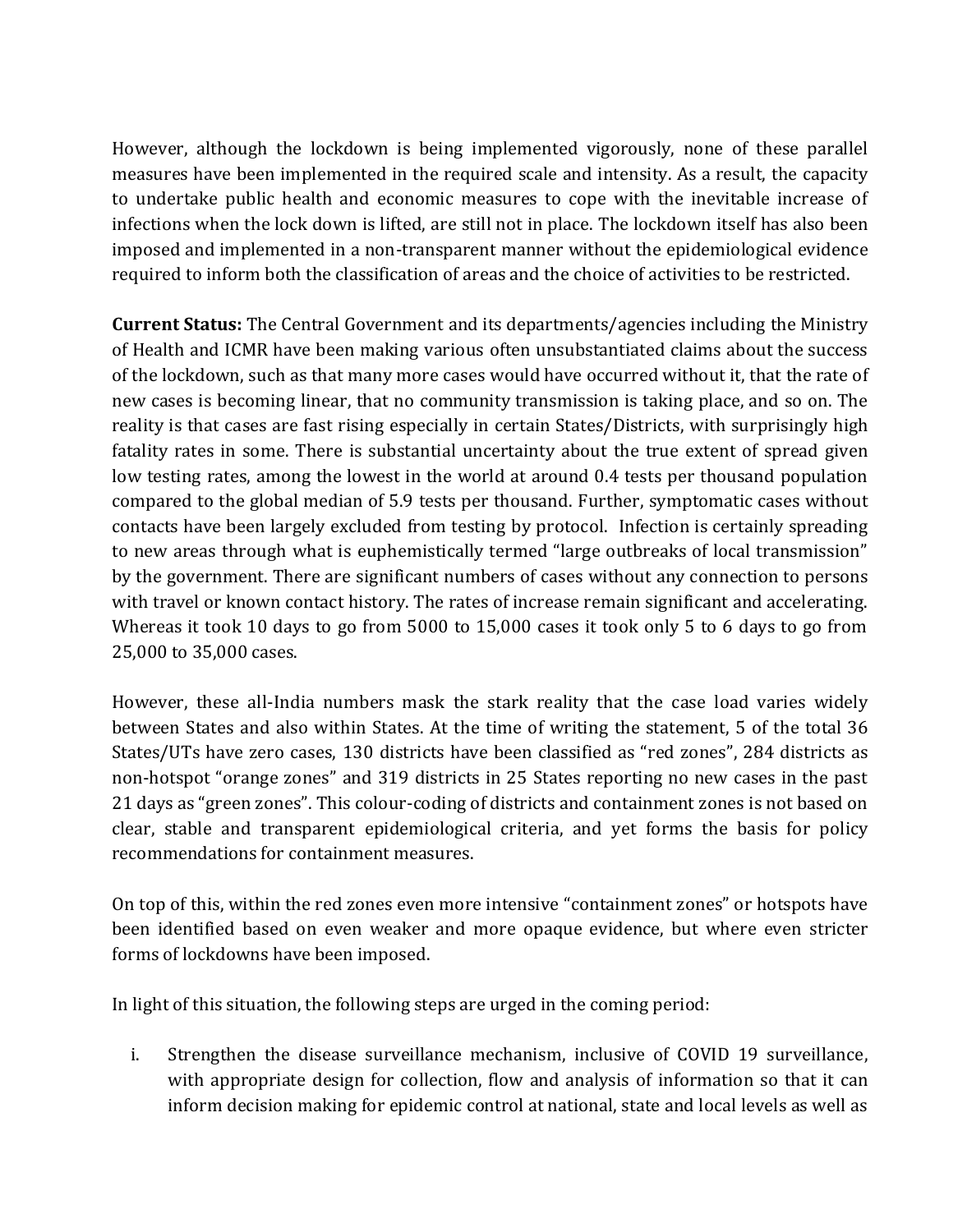provide information on collateral costs in lives lost and morbidities due non-COVID causes.

- ii. Zero case reporting should not be made the exit criteria for lock-downs or basis for any zoning. Such unnecessary and unrealistic criteria run the danger of systems suppressing data to report zero cases. The realistic objective is to achieve a manageable number of infections or case increase rates at any point so as not to overwhelm the system and to reduce deaths by protecting those that are particularly vulnerable to severe disease.
- iii. Many restrictions have no rationale in public health such as the country-wide restriction of movement after 7 pm. The specific rationale for such measures should be explicitly stated and subject to audit and review by impartial watchdog bodies.
- iv. Adopt a framework of participatory governance for determination of criteria for restriction of movements and activities, and guidelines for implementation of relief measures and allocation of resources. This could subsequently become part of a legal framework that would mandate functional consultative mechanisms involving public health expertise, health care providers and civil society organizations including of working people, all of whom would be affected. Such legislated provisions would also mandate watchdog bodies to ensure that the sweeping powers given under the Disaster Management Act are used in consultation with affected people and groups, and that the participatory framework is maintained.

**Restrictions on Movements and Activities:** It is strongly urged that a calibrated and graded easing of restrictions on movement and social and economic activities takes place, with broad guidelines within which States may decide on the extent of these restrictions. The main principle for making and implementing restrictions is that this must not call for creating or strengthening police raj using Sec 144 and other coercive measures. The public should be treated in a humane manner and as partners in the process, and not as criminals or subjects under colonial rule.

Relaxations should aim at reviving economic activity, especially in the unorganized and smallscale sector while continuing to practice physical distancing and other precautions, improving services required by common people especially the elderly and vulnerable sections, considerably strengthening the health system to handle both Covid-19 and pressing non-Covid issues, and stepping up efforts at containment through expanded and rigorous testing, tracing, isolation or quarantining, and treatment. We note that several restrictions such as on agriculture, agricultural markets, fisheries, forest produce etc., as well as on enterprises in rural areas and activities by plumbers, electricians and carpenters in urban areas, have already been relaxed.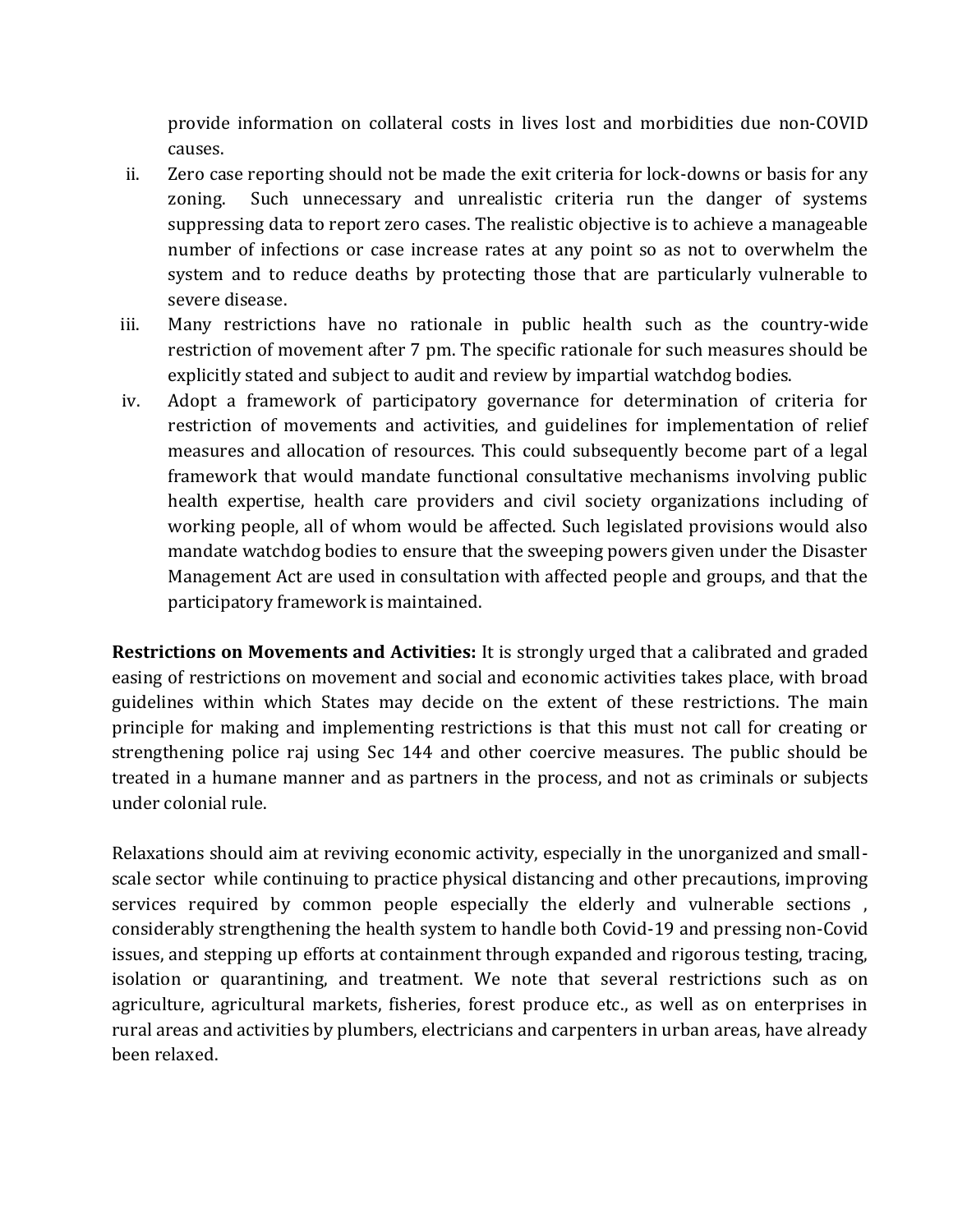The following (indicative not exhaustive) additional relaxations beyond those already permitted since 15 April are urged, with States to decide on fewer relaxations in "red zones" if felt necessary:

- i. Inter-State and inter-district movement of all goods should be freely permitted in view of the current severe shortages and supply-chain constraints impacting even food, medicines and other essential goods, besides other manufactured goods;
- ii. Students, tourists, and families that are separated and others who have been stranded by the lockdown should be allowed to book tickets in suitable public transport arrangements including special buses, trains and flights which are organized for this purpose, and facilitated to reach their destination within the next few weeks. Migrant workers should be transported to their native villages free of cost, so as not to add to their enormous burden they have already had to take on due to the lockdown. Those with symptoms suggestive of COVID 19 should be checked before travel and retained pending observation and subsequent clearance. . Further restrictions on public transport must be eased based on evidence
- iii. All small-scale manufacturing and service enterprises be permitted to function in urban areas with suitable guidance on work-from-home where possible, proportion of personnel attending per shift, use of own or company transport, physical distancing and provision of protective measures such as washing stands, sanitizers, masks etc
- iv. All home-based enterprises, self-employed occupations and services such as care services, air-conditioner servicing/repairs, water purification and provisioning, neighbourhood laundries and pressing, courier services, roadside vegetable/fruit vendors, florists, and other similar categories should be permitted. Only exceptions can be stated such as where services providers are numerous with crowded clientele making social distancing difficult
- v. Skeletal public transport and a limited number of taxi services should be made available and personal vehicles be permitted for essential purposes like access to healthcare and for the vulnerable. Many of these should be decided locally and not micro-managed from the central MHA.
- vi. Types of shops allowed to function from local markets may be expanded to include hardware stores, electrical supplies, sanitary ware stores, cell phone repair, bakeries, hosiery and undergarments, stationery etc., and small restaurants for home delivery.
- vii. Based on data related to social mixing and disaggregated infection rates, several countries have worked out risk criteria for different types of services according to which certain services like cinema halls, malls and pubs are kept closed for the time being while some other services such as restaurants operating at 50 percent of less occupancy with physical distancing norms are allowed to open.; some countries have opened up primary schools, others have allowed public transport and so on. Similar risk-criteria may be evolved for India and services opened up accordingly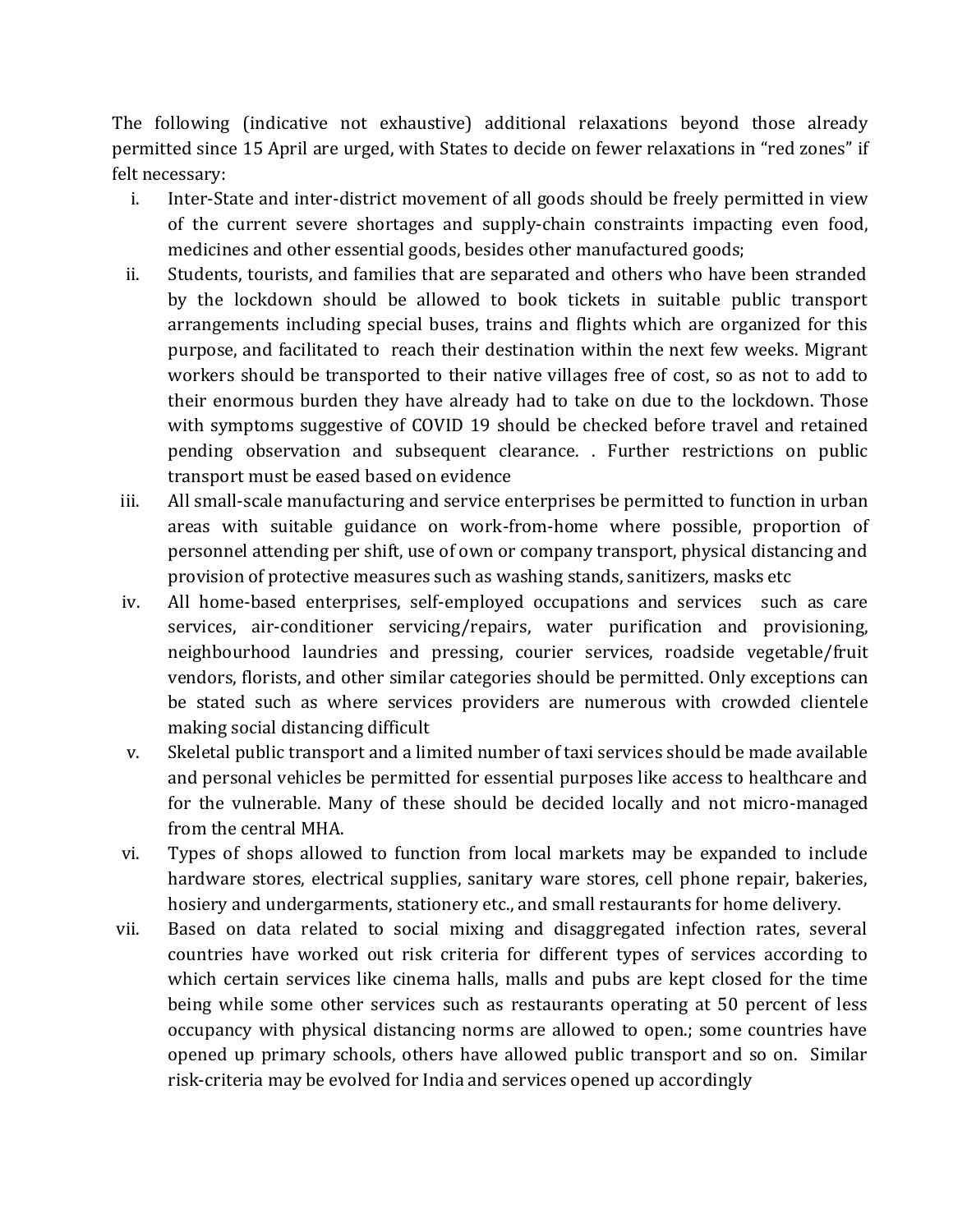The efficacy and effectiveness of the "containment areas" approach is questionable on epidemiological and other grounds and measures implemented within these areas are highly arbitrary and unrealistic. If essential needs like outpatient healthcare or food purchases are disallowed, then people are forced to breach the containment perimeter by subterfuge to meet these needs. Further, once these areas are opened up, they are as vulnerable as before to infection from nearby areas. Whereas neighborhood spread is not a feature of the epidemic, such forms of containment may actively lead to it. This is essentially a policing approach that cannot be a substitute to contact tracing by community health workers with active community participation.

**Hospitals and health care:** Focus of the government hitherto has been almost exclusively on preparing public hospitals dedicated to Covid-19 care, to the extent that other important health services have been sidelined causing enormous problems to persons suffering from various chronic or life-threatening ailments and increasingly even to maternal and child health. Earlier JSA-AIPSN Statements have elaborated on this issue in considerable detail. Government claims that sufficient beds are now available for handling Covid-19 patients, but ground realities are that hospital beds have mostly been diverted from other non-Covid requirements, and ICU Units properly equipped with oxygen and ventilators are in extremely short supply even in metropolitan cities, for instance in Mumbai. OPD and many other services in public hospitals have also been suspended with, for example, outstation patients and their caregivers stranded in makeshift shelters in Delhi for over a month waiting for cancer or other treatment.

It is also notable that medical professionals and other health workers and auxiliary personnel have become infected by Sars-Cov-2 in sizeable numbers and hospitals have themselves become major "hotspots" for infection spread for a variety of reasons, most of which were avoidable.

In light of this situation, the following steps are urged in the coming period:

- i. Urgently expand the number of beds and well-equipped facilities for isolation and initial treatment of Covid-19 patients through non-hospital re-purposed facilities such as sports stadia, conference halls, panchayat bhavans etc, including by erecting purposebuilt field facilities, so as to reduce pressure on hospitals . Where the patient is COVID 19 positive, institutional isolation with suitable medical care must the only option. Home isolation can only be considered in exceptional circumstances.
- ii. Better equip dedicated Covid-19 hospital facilities for management of severe disease.
- iii. Stop the conversion of functional multi-speciality public hospitals currently working on full capacity, leading to denial of access to essential healthcare for close to half the population in many medical disciplines. Where there are no other under-utilized public or private hospitals that can be re-purposed, with segregation of one wing of the public hospital and entrance through a separate gate, while ensuring all other departments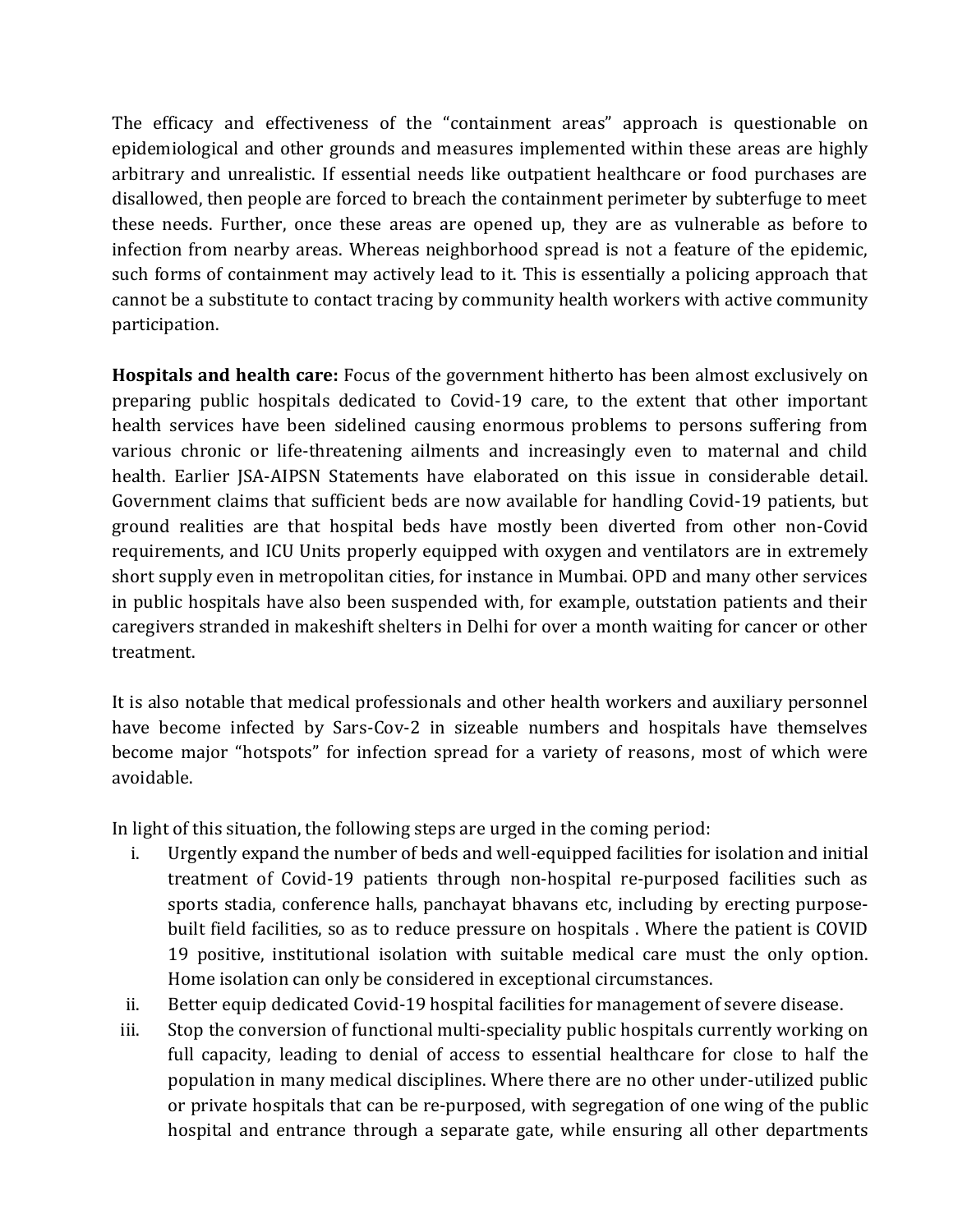function in same volumes as before could be a temporary arrangement. But in parallelthe government must rapidly build up new public hospitals.

- iv. Conduct independent audit of hospital procedures and protocols to prevent hospital acquired infection using standard quality accreditation guidelines as well as COVID specific guidelines in all hospital, public or private, irrespective of whether they are seeing COVID 19 patients.
- v. Rigorously identify and test all symptomatic patients for Covid-19 infection, as also all patients with co-morbidities that are known for association with COVID 19 infection.
- vi. Provide appropriate PPE for all health care and auxiliary personnel in hospitals handling both COVID and non COVID patients.
- vii. Extend training, PPE and other support measures commensurate with requirements to ASHA workers and other community health workers, sanitation workers, police personnel, administrative staff, social workers, and volunteers working in potentially high-infection environment.
- viii. Ensure continuity in care, including access to diagnostics and medication and outpatient and in-patient care for serious. chronic and life-threatening ailments
- ix. Ensure safety of doctors and other health-care workers through provisioning of PPE in requisite quantities and quality standards
- x. Ensure adequate ambulances and/or other vehicles for speedily bringing patients requiring hospitalization for both Covid-19 and non-Covid19 cases
- xi. Induct volunteers of recovered Covid-19 patients for interfacing between the public and the health care workers with periodic testing as required to ensure there is no recurrence.
- xii. Provide mental healthcare services as required to health workers, Covid-19 patients and their families, and to address mental health issues among school children, adolescents and others arising out of lockdown.
- xiii. Strongly come down on the touting of fake cures and remedies, "immuno-boosters" and other similar gimmicks, including their advertisement on television and other media

**Quarantine:** Contact tracing and quarantine of asymptomatic contacts of Covid- 19 is an essential **component of epidemic control.** However in densely populated slum and lowincome areas in cities, there is little scope for home quarantine due to over-crowding, poor health systems support and lack of trust between authorities and residents. Recent instances of persons being kept in large numbers in a single room in Delhi with a common, dirty toilet, or of poor people being kept in UP like caged animals with food being thrown at them, show the utter callousness and carelessness with which quarantine is being viewed, except for the welloff who may stay in their own homes or even in hotels on payment.

In light of this situation, the following steps are urged in the coming period: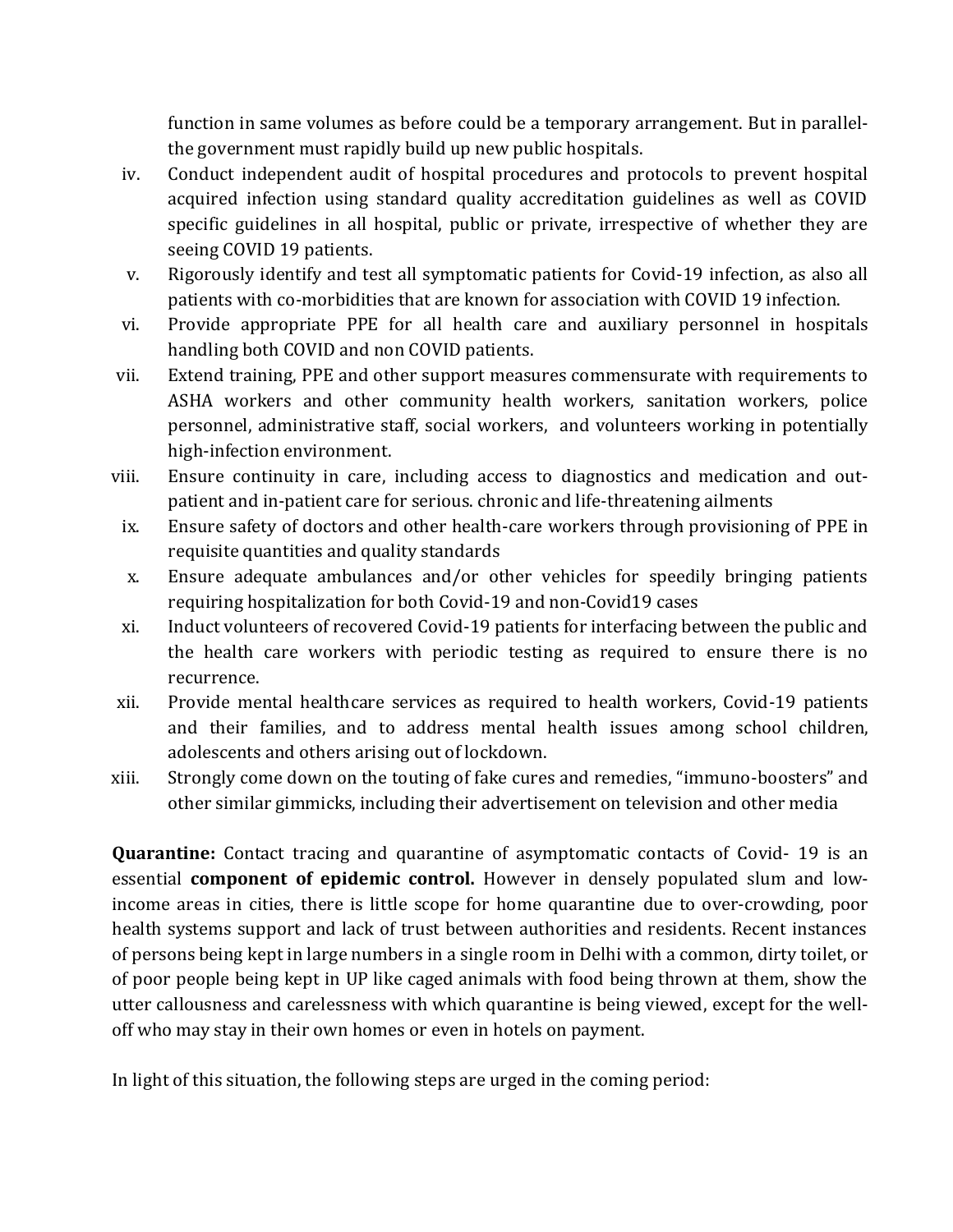- i. Institutional facilities for hygienic, effective, dignified and humane quarantine must be sharply increased for all classes and categories of persons, with adequate provision of nutritious food and other essentials.
- ii. Clear standard norms of institutional quarantine that includes medical and public health features as well as considerations of comfort, convenience, privacy and human dignity should be urgently drawn up, disseminated and rigorously monitored, including through community based people friendly mechanisms.
- iii. Such facilities may be created in repurposed public buildings, schools, college and university campuses, and other requisitioned private/institutional buildings or purpose-build facilities as required.
- iv. As many of these facilities as possible should be community managed, often engaging recovered patients from that very community in the management, so that there is trust and humanity in the way this is dealt with. Assistance of civil society organizations may be promoted and utilized in a coordinated manner.
- v. In situation where it is reasonable to accept compliance and there is good community support and linkages with the health system, home quarantine can be permitted.

**Testing and Tracing:** The recommended relaxation of restrictions should be accompanied by expanded and more rigorous tracing and testing of all suspected cases, so that quarantine of contacts, and isolation and treatment of the infected are vigorously pursued towards breaking the chain of infection. In so-called red zones suspected cases, based on clinical symptoms and contacts of known positive cases need to be pro-actively identified through door-to-door surveillance contact-tracing and contact tracing. Yet despite all the time gained by lock-downs the access to testing remains far below what is required for both individual patient management and for epidemic control.

In light of this situation, the following measures are urgently required:

- i. **Testing protocols** currently specified by ICMR need to be revised to permit testing of all persons with symptoms suggestive of Covid-19 infection (mild, moderate or severe) as well as asymptomatic contacts. It could be further scaled up to include asymptomatic people without contact history if infection is high enough to label it a "containment" hotspot. Some of those at high risk like health workers in the COVID frontline may require periodic testing, while others may require testing if they develop symptoms.
- ii. Access to both viral antigen testing and rapid antibody testing needs to expand. **Rapid antibody testing** is very useful tool that clinicians can use to rapidly confirm diagnosis within a clinical setting, and for sero-surveillance including in so-called "green zones" for understanding spread of infection and the development of herd–immunity. In many clinical settings viral antigen tests would be required even if it is more difficult to access.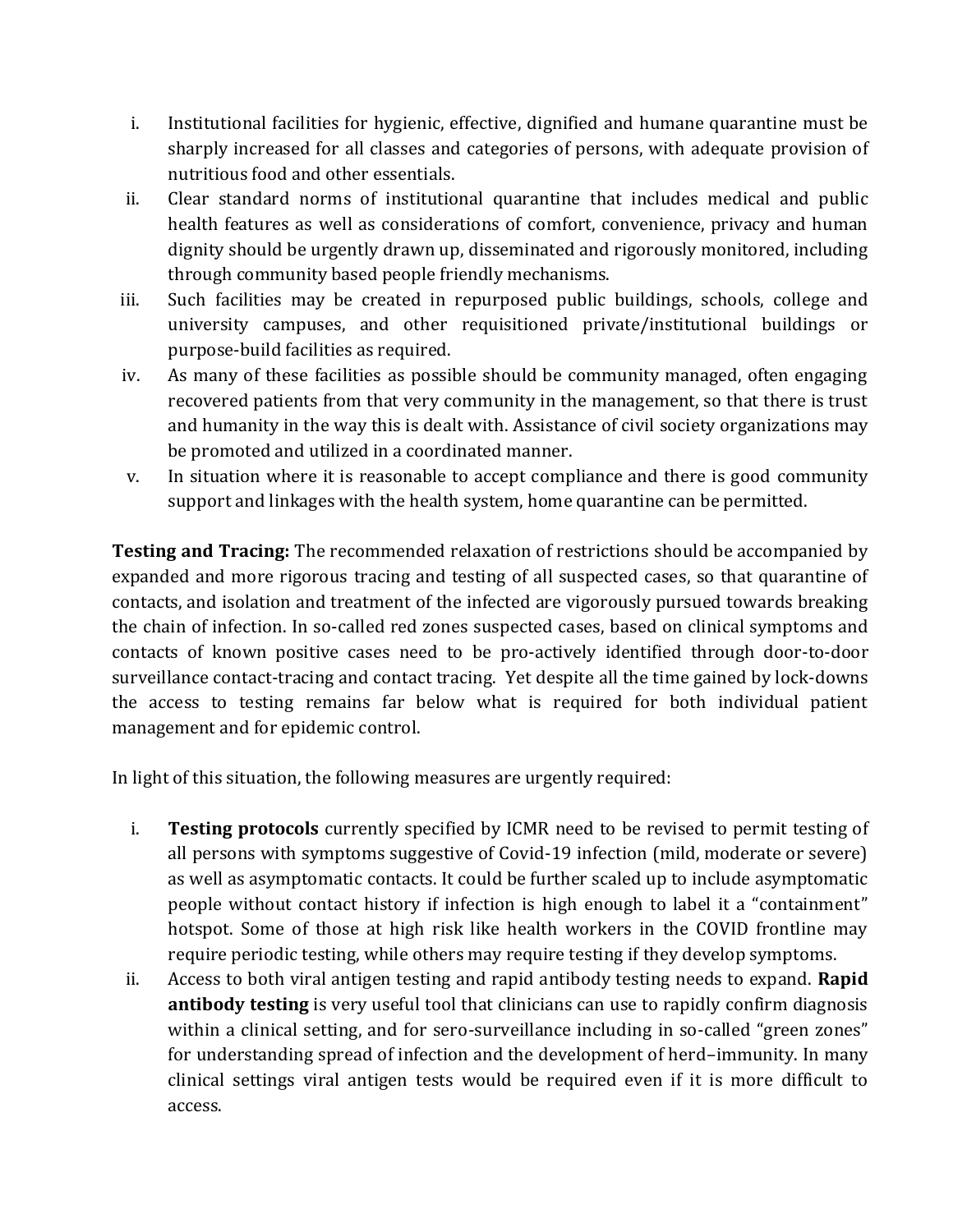**Test kits & PPEs:** Test kits and PPEs need to be procured expeditiously in sufficient quantities and distributed to States proportionate to requirement. While government spokespersons have repeatedly released figures of Test Kits and PPE ordered, which was done very belatedly as recent revelations show, delivery has actually been slow. Official statements indicate that the required larger numbers of PPEs and test kits may not be available before end of May or even June, which is totally unacceptable. Poor procurement policies, delayed validation and an over-reliance on one or two foreign suppliers have led to this crisis. Indigenous PPE manufacture has been slow to pick up partly due to lock down related barriers of access to raw materials and labour. Indigenous test kit manufacture has also faced problems of delayed validation and is taking time to scale up to required levels.

In light of this situation, the following steps are urgently required:

- i. Bottlenecks in manufacturing clearances and domestic production need to be urgently addressed, especially as regards supply chains and transportation.
- ii. Financial support should be extended to domestic manufacturers in order to scale-up and speed-up production, with products of adequate standards commensurate with international norms; this should be done with a long-term perspective of building up indigenous capability and eco-system in aspects of the value-chain towards a globally competitive medical equipment industry in India.
- iii. Validation and other clearances should be accelerated for indigenous tests developed (as for example the Chitra Tirunal RT-LAMP test or the CSIR-IGIB test kit) in order to include them into the program and expand the options available.

**Stigmatization:** The entire approach of the Government as well as its explicit messaging have been founded on creating fear which in turn has been transformed into stigmatization and aversion by a petrified public. Despite all the government-organized clapping and lamplighting, doctors, nurses, sanitation workers, testing technicians and even airline pilot and crew have been targets of stigmatization among all classes. Even the dead have not escaped this stigma. Stickers, posters, wall paintings etc. outside the door of quarantined persons have only increased the perception of infected persons as "the enemy," to be shunned or even fought off. Various tracking apps will only make this worse and add to the surveillance capacity of the government well beyond this epidemic. Without trust and public cooperation they are unlikely to be effective. These tracking apps have therefore been opposed by many civil society organizations, especially those specializing in internet and data privacy.

The communalization of the epidemic, which has itself acquired epidemic proportions, is an extreme form of this stigmatization and needs to be fought back by all concerned, especially by the Government.

In light of this situation, the following immediate actions by the government are required: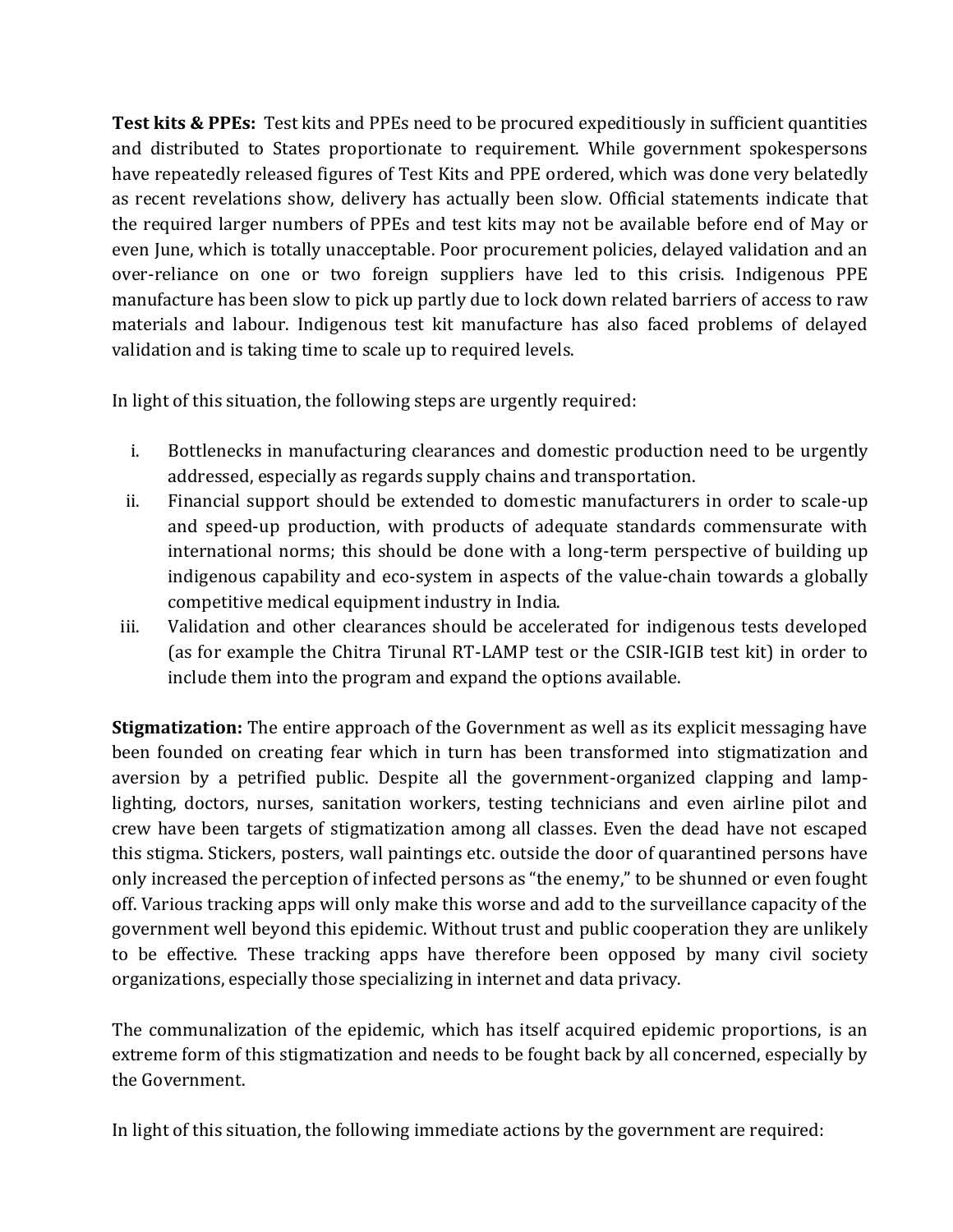- i. Government must actively lead health education (IEC) activities that de-stigmatize the disease and promote a better understanding of how it spreads. Its message should be reviewed to ensure the messaging does promote social solidarity, not fear, guilt or hostility.
- ii. All norms of privacy and confidentiality of individuals and communities must be respected. A serious campaign must be organized to de-communalize the disease
- iii. Government must stop targeting its political dissent and making arrests and restrictions on political grounds using the opportunities provided under the draconian disaster management act and the difficulties in access to court. This is essential for building a broad based trust.

**Gender based violence**: The lockdown period has aggravated situations of violence that happen to people on the basis of their gender, sex, or sexual orientation-women, girls, transpersons, children and others. Being restricted within homes/families has meant for many women and others to be isolated with their abusers. It has not only meant being more exposed to ongoing violence but also the inability to move out seeking protection and care. The sudden enforcement of lockdown and subsequent suspension of transport facilities/mobility has predictably led to this scenario as it created barriers for those who would have wanted to move out of situations of violence in the given context. Even before Covid-19 situation, gender based violence has existed as a pervasive issue having enormous impact on lives of survivors including negative health outcomes, thus forming a crisis situation of its own which was completely overlooked given the way lockdown was enforced with least sensitivity to the needs of these survivors. Overlooking one crisis while gearing upto respond to another- is paradoxical at least; and violation of the rights of survivors at large.

There are also, very disturbing instances of violence against women in quarantine facilities and at hospitals being reported must be urgently looked into and dealt with to ensure that no such violations happen in future. At a crucial time when the hospitals, healthcare workers and systems are seeking support of the communities and its varied members for their voluntary cooperation to control the spread of Covid-19, such incidents unfortunately breaches the trust of the communities, particularly women for trusting their well-being with the government systems.

Given this situation, we call on the government to take the following steps:

i. Prevention and redress of gender based violence must be made an important aspect of national response plans for Covid-19. The governments must send a clear message against all forms of gender based violence including sexual violence in all spheres of lives including health facilities and quarantine spaces. Public health preparedness, systems and protocols in the current context must take additional measures towards ensuring a dignified healthcare for all women, girls, and other marginalized groups.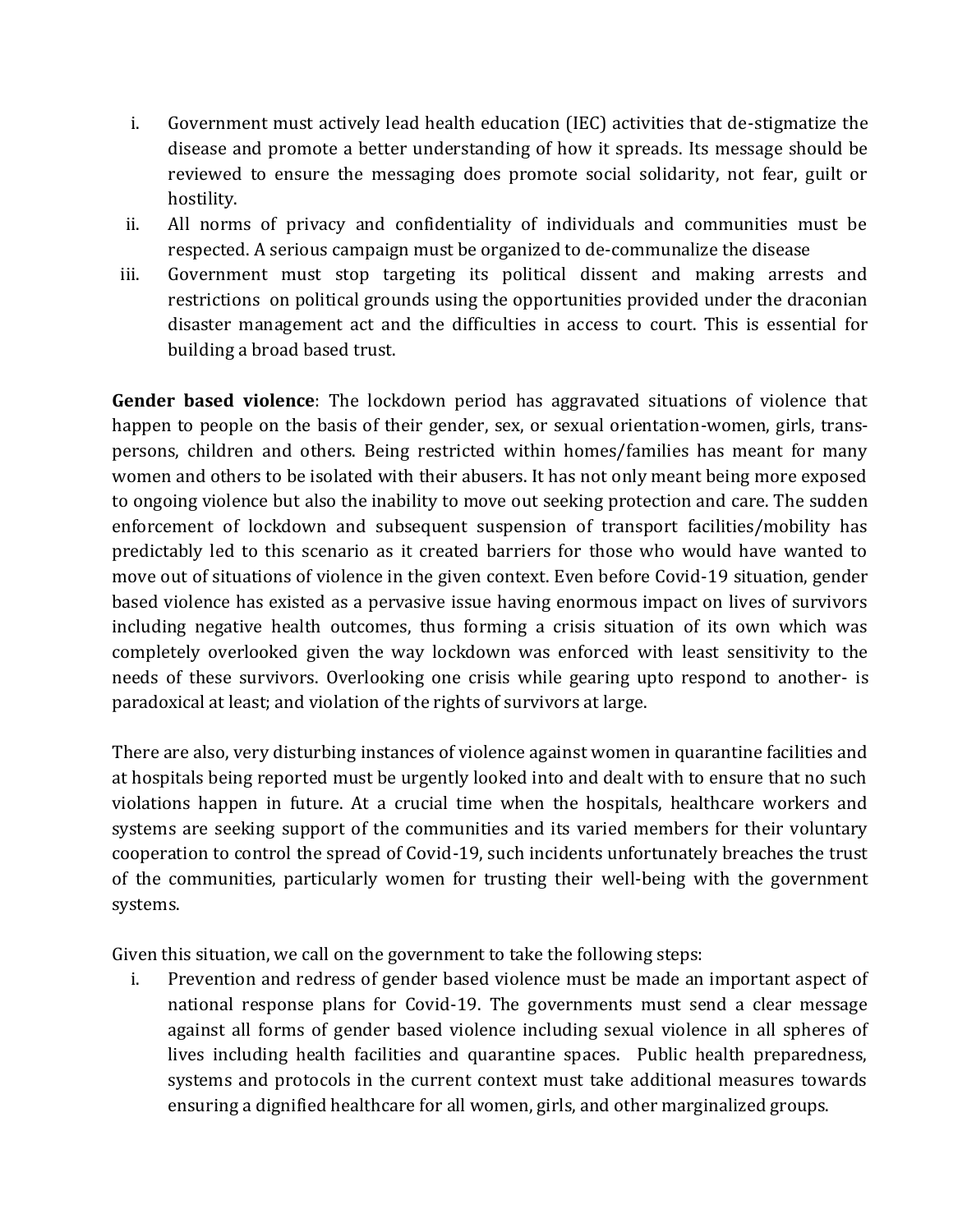- ii. Special emergency fund should be declared and allocated for responding to gender based violence in the current context including the utilization of existing Nirbhaya funds with states- with requisite directives and flexibility to draw up response suitable to different contexts.
- iii. Essential service providers must be recognized at the administrative level-including government helplines, one stop centres, police, protection officers, medical officers, legal services authorities, counsellors, shelter homes etc. and ensure that they remain operational universally.
- iv. Government should call for urgent consultation with women's groups/organisations working on this issue to ensure a concerted/organized effort during the Covid-19 situation.

**Migrant Workers:** Last but not least, is the terrible situation that migrant workers find themselves in, which is a massive blot on the governance system and the reputation of our country. These workers are the backbone of the Indian economy. They earn their livelihoods however meager with dignity, and do not deserve to be treated as supplicants. This crisis must be resolved urgently and humanely. We note that after a long and inexplicable delay, permission has been given to run special trains for migrants to return, but even this move is as yet inadequate in scale and support systems. Moreover, it has been reported that the workers are being made to pay for their travel back, which is completely unethical. Many migrant workers have already been subject to brutal and hostile quarantine conditions and many are exhausted by hunger, disease, heat and the exertion of trying to walk back home.

In such a context, we call on government to take the following measures:

- i. Arrange adequate number of special trains for returning migrants to their home states, and further buses within the states for them to reach their home village. These should be provided completely free of cost.
- ii. Ensure that those who have symptoms are tested, and allowed to board only if negative. If positive they must be hospitalized at state expense, and when they become negative catch the next train back. Those who have no symptoms can be allowed to return without any further tests.
- iii. Arrangements for proper quarantine according to specifications as discussed above should also be made in their native villages or districts, if they are coming from a higher infection zone to a lower infection zone.
- iv. Transportation conditions should be decent with food and clean toilets ensuring physical distancing.
- v. Whatever meager support migrant workers have been extended by the Centre and by some of the States where they had come to work and live, has been too little and too late. They require to be compensated for loss of income incurred due to the lockdown,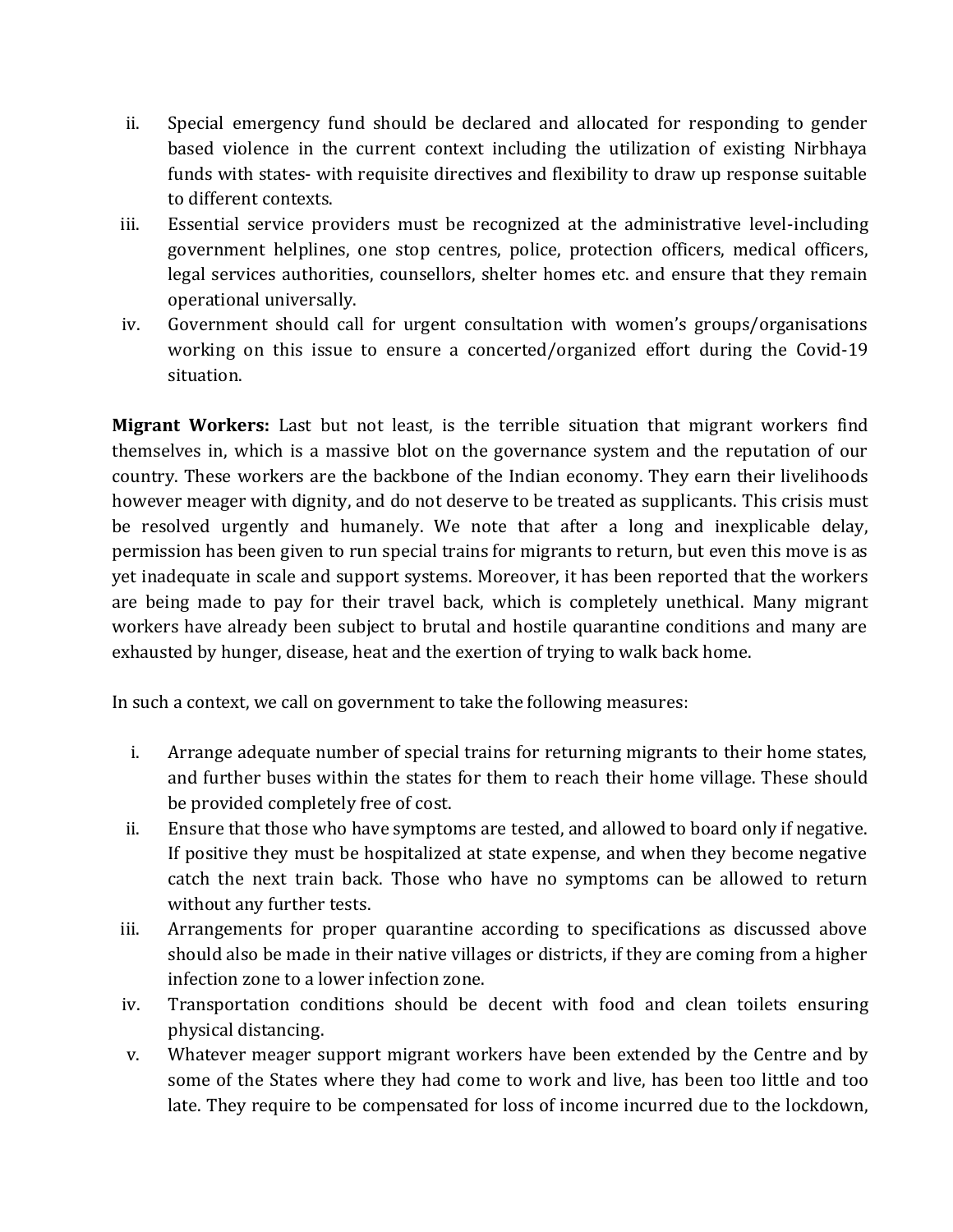and provided with financial assistance through MGNREGA or other means after they return to their villages.

**Relief Measures for all Working People:** The government has announced a slew of relief measures. JSA-AIPSN in an earlier statement has pointed out to the inadequacy of many of these measures, both in terms of covering all those who require relief and on the scale of relief provided.

As the government goes into the second extension of the lock-down we note that most of these relief measures are yet to reach the majority for whom it is intended. No further measures from the government have been forthcoming. Only very few states have been able to supplement this package of relief. There are also many categories of workers like non-migrant urban poor staying in the slums, are out of work, and have no access to social security measured and food security entitlements and have no relief package directed at them. A number of NGOs are valiantly try to close the gap with community kitchens,- but the scale of this effort is too small.

In this context we call upon the government to:

- i. First and foremost implement the promises it has made with respect to relief and ensure that bureaucratic barriers and implementation failures do not exclude large sections of those who need relief or fail to deliver the necessary quantity of relief.
- ii. Announce an increase in the resource allocation and use this to expand the scope of relief measures that are provided to the working people, especially the most vulnerable sections who are bearing the brunt of this crisis. The longer such lockdown continues the higher would be such burden on them.
- iii. Expand food supplementation and food security arrangements as called for by the Right To Food Campaign, without any mandatory requirement of Aadhaar. The FCI currently has a stock of over 60 million tonnes of grain, which should be distributed among the population.
- iv. Expand the MGNREGS to reach a much wider section of rural workers and extend it to all urban workers, so that all those in need of employment are able to secure employment for at least 200 days in the coming year, wherever they are resident. The kind of works permitted under MGNREGA should also be expanded and a basic unemployment allowance would be required in many states.

For more information please contact: D. Raghunandan – 9810098621 T. Sundararaman – 9987438253 Sarojini N. – 9818664634 Sulakshana Nandi – 9406090595